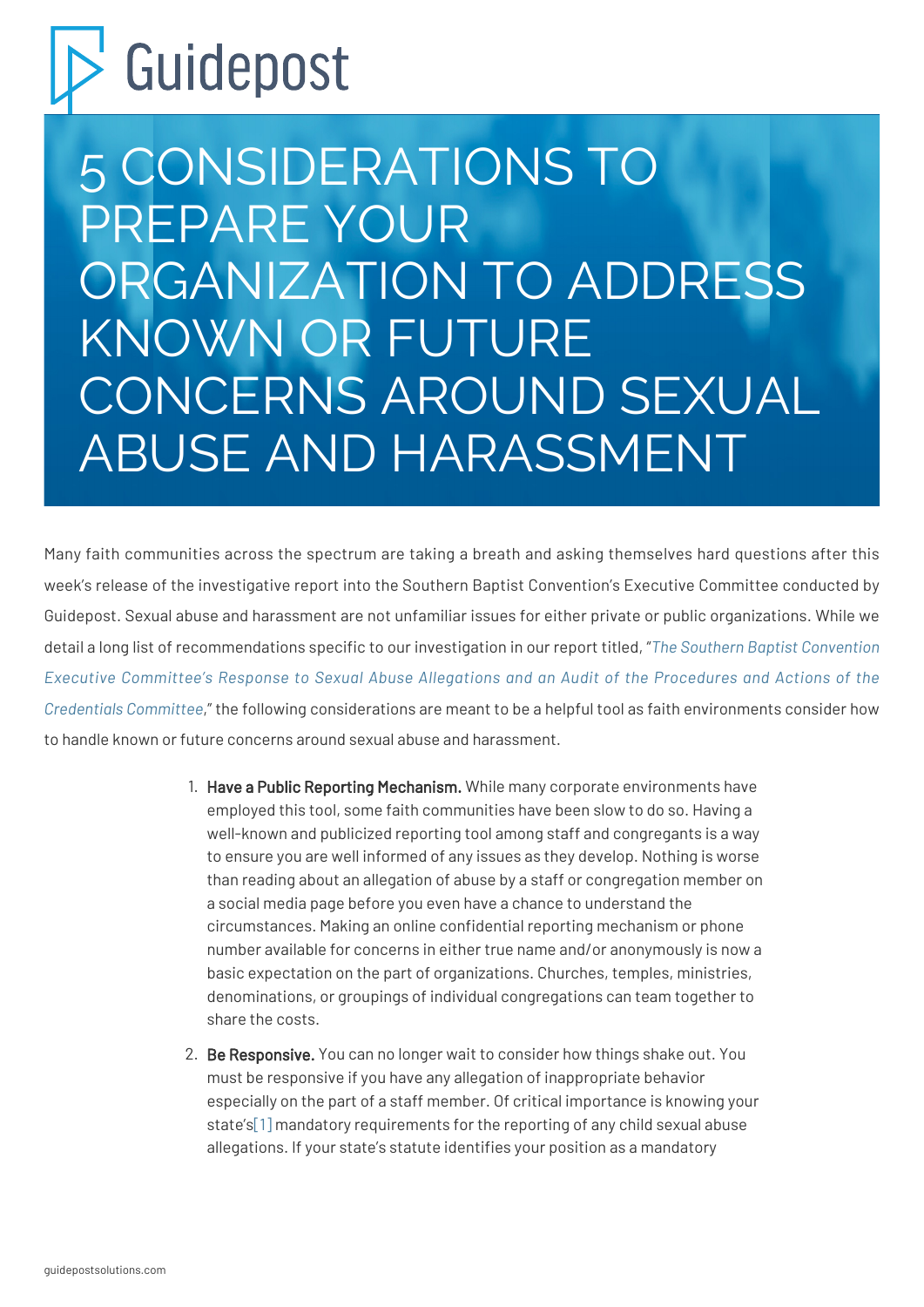reporter, you can be held accountable if you do not report in a timely manner and in accordance with the law. With allegations regarding staff and others under your governance, you will be judged by your timeliness in responding. This may involve some limited and discrete investigation internal to your organization. Make sure anyone you speak to and any decision you make is documented so that if you are called into question, you can articulate sound decision making. Unless you have special and relevant training in the area of abuse, reach out for help. Some denominations have resources and there are a number of faith communities who have lived and learned some hard lessons in this area. In the end, seeking outside professionals is a good decision if the allegation could result in significant impact to your organization.

- <span id="page-1-0"></span>3. Vet and Train Your Staff. In faith communities, we commonly see a heavy reliance on personal referrals. While of course references are great ways to identify potential new hires, it cannot replace comprehensive and documented vetting. Each new hire should undergo a criminal and civil background check, an employment check and more, as well as a search of the National Sex Offender Public Website.[\[2\]](#page-2-1) Reviews of social media accounts for any inappropriate content is also a must. We continue to see people post questionable content on their social media while their organizations are totally unaware. As part of any onboarding for new staff, they should be clear about behavioral expectations and be presented and trained to the organization's Code of Conduct and policies and procedures (which must address Sexual Abuse and Harassment matters) and the reporting of any concerning behavior. We recommend a yearly review of these policies and procedures with staff signing an acknowledgement as part of any onboarding as well.
- <span id="page-1-1"></span>4. Listen and Learn. There are numerous avenues for faith environments to learn about sexual abuse and harassment. There have been significant initiatives including the Caring Well Initiative[\[3\]](#page-2-2) which has worked to educate church leaders as to these topics. There are numerous training resources available and faith communities across the spectrum are embracing lessons learned from others. An important part of the learning process is being able to sit and listen. This is not a comfortable topic for many but giving reporters and survivors a safe place to tell their stories and respect while they do it, is imperative to any healthy process. Without it, the path to recovery is much longer and harder.
- 5. Get Help When You Need It. As we have previously stated, the topic of sexual abuse and harassment is hard. It deals with wounded people and often very unhealthy organizations. Having access to the right people outside your organization that you can honestly confer with is a must. Trauma informed consultants who can effectively listen to and provide support to reporting parties and survivors can assist the organization with better understanding not only the facts but the underlying weaknesses which may have allowed for the environment. Having an already identified third party ready to answer your call is an important step to getting your organization well prepared to appropriately address any allegations of inappropriate behavior, harassment, or abuse.